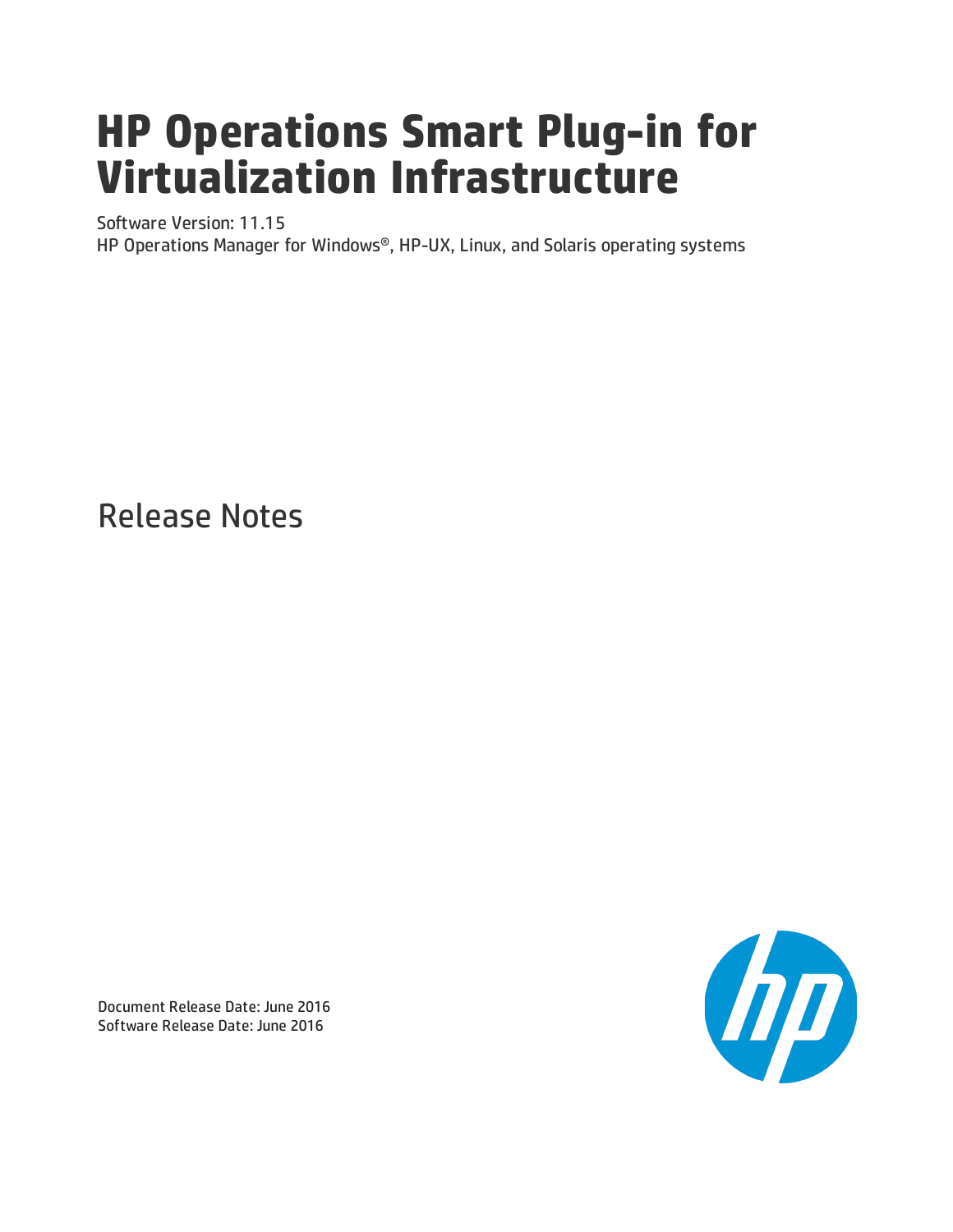### Legal Notices

#### **Warranty**

The only warranties for HP products and services are set forth in the express warranty statements accompanying such products and services. Nothing herein should be construed as constituting an additional warranty. HP shall not be liable for technical or editorial errors or omissions contained herein.

The information contained herein is subject to change without notice.

#### Restricted Rights Legend

Confidential computer software. Valid license from HP required for possession, use or copying. Consistent with FAR 12.211 and 12.212, Commercial Computer Software, Computer Software Documentation, and Technical Data for Commercial Items are licensed to the U.S. Government under vendor's standard commercial license.

#### Copyright Notice

© Copyright 2011-2016 Hewlett-Packard Development Company, L.P.

#### Trademark Notices

Adobe ® is a trademark of Adobe Systems Incorporated.

Microsoft® and Windows® are U.S. registered trademarks of the Microsoft group of companies.

Oracle is a registered trademark of Oracle and/or its affiliates.

UNIX® is a registered trademark of The Open Group.

### Documentation Updates

The title page of this document contains the following identifying information:

- Software Version number, which indicates the software version.
- Document Release Date, which changes each time the document is updated.
- Software Release Date, which indicates the release date of this version of the software.

To check for recent updates or to verify that you are using the most recent edition of a document, go to: **https://softwaresupport.hp.com**

This site requires that you register for an HP Passport and sign in. To register for an HP Passport ID, go to: **https://hpp12.passport.hp.com/hppcf/createuser.do**

Or click the **the Register** link at the top of the HP Software Support page.

You will also receive updated or new editions if you subscribe to the appropriate product support service. Contact your HP sales representative for details.

### **Support**

Visit the HP Software Support Online web site at: **https://softwaresupport.hp.com**

This web site provides contact information and details about the products, services, and support that HP Software offers.

HP Software online support provides customer self-solve capabilities. It provides a fast and efficient way to access interactive technical support tools needed to manage your business. As a valued support customer, you can benefit by using the support web site to:

- Search for knowledge documents of interest
- Submit and track support cases and enhancement requests
- Download software patches
- Manage support contracts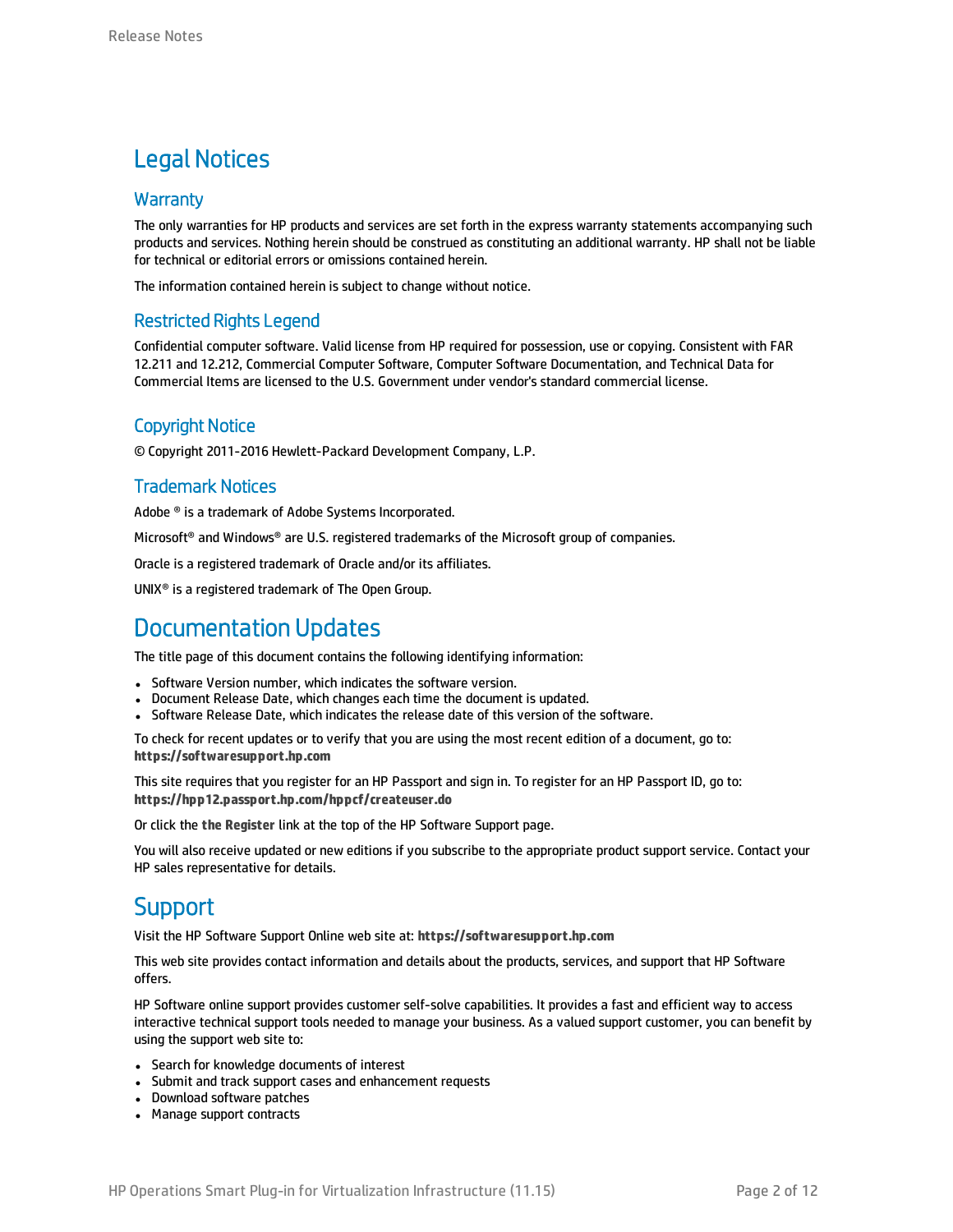- Look up HP support contacts
- Review information about available services
- Enter into discussions with other software customers
- Research and register for software training

Most of the support areas require that you register as an HP Passport user and sign in. Many also require a support contract. To register for an HP Passport ID, go to:

**https://hpp12.passport.hp.com/hppcf/createuser.do**

To find more information about access levels, go to:

**https://softwaresupport.hp.com/web/softwaresupport/access-levels**

**HP Software Solutions Now** accesses the HPSW Solution and Integration Portal Web site. This site enables you to explore HP Product Solutions to meet your business needs, includes a full list of Integrations between HP Products, as well as a listing of ITIL Processes. The URL for this Web site is **http://h20230.www2.hp.com/sc/solutions/index.jsp**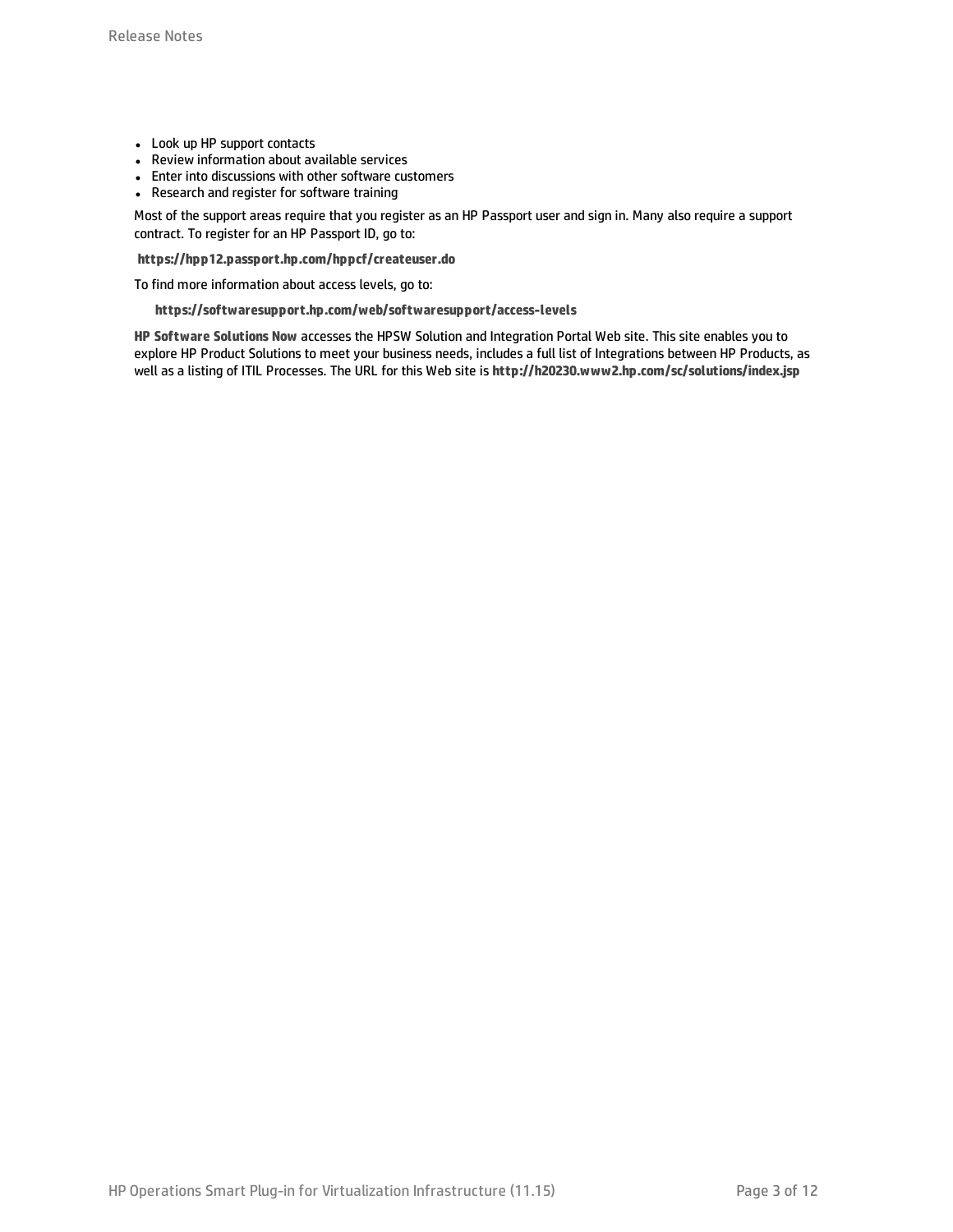# **Contents**

| HP Operations Smart Plug-in for Virtualization Infrastructure Release Notes  5 |  |
|--------------------------------------------------------------------------------|--|
|                                                                                |  |
|                                                                                |  |
|                                                                                |  |
|                                                                                |  |
|                                                                                |  |
|                                                                                |  |
|                                                                                |  |
|                                                                                |  |
|                                                                                |  |
|                                                                                |  |
|                                                                                |  |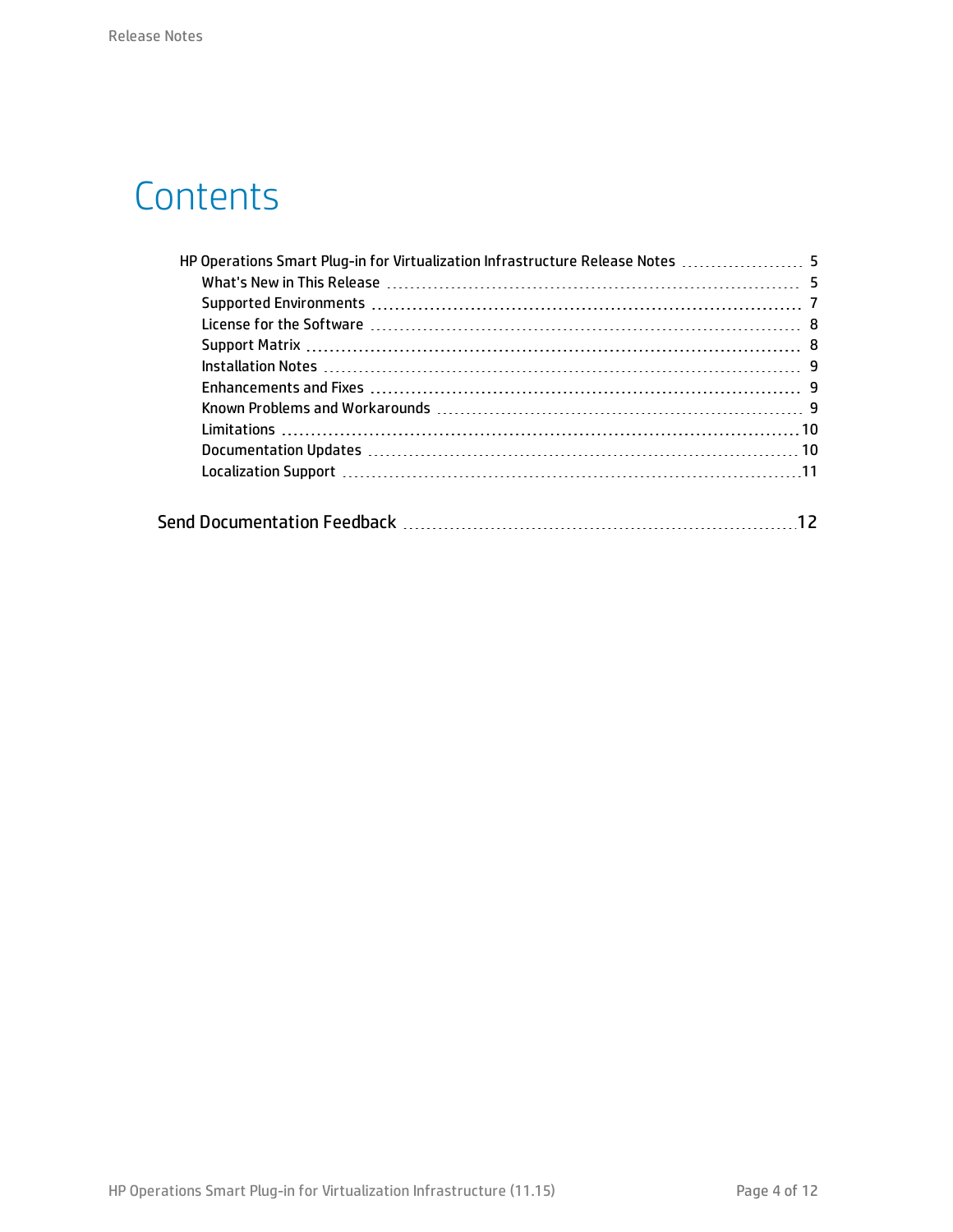# <span id="page-4-0"></span>HP Operations Smart Plug-in for Virtualization Infrastructure Release Notes

for the HP Operations Manager for Windows®, HP-UX, Linux, and Solaris operating systems.

#### **Software version:** 11.15

#### **Publication date:** June 2016

This document is an overview of the changes made to HP Operations Smart Plug-in for Virtualization Infrastructure (VI SPI). It contains important information that is not included in manuals or the Online Help. You can find information about the following in this document:

- **.** What's New in This [Release](#page-4-1)
- **.** Supported [Environments](#page-6-0)
- License for the [Software](#page-7-0)
- [Support](#page-7-1) Matrix
- **[Installation](#page-8-0) Notes**
- **.** [Enhancements](#page-8-1) and Fixes
- Known Problems and [Workarounds](#page-8-2)
- [Limitations](#page-9-0)
- **[Documentation](#page-9-1) Updates**
- <span id="page-4-1"></span>**• [Localization](#page-10-0) Support**

## What's Newin This Release

#### <sup>l</sup> **Support for IPv6**

This version of HP Operations Smart Plug-in for Virtualization Infrastructure provides support for IPv6 enabled servers.

<sup>l</sup> **Policies subject to version change**

The following policies version is upgraded to 11.15:

- VI-VMwareVCClusterCPUPerformanceMonitor
- VI-VMwareVCClusterMemoryPerformanceMonitor
- VI-VMwareVCGuestCPUPerformanceMonitor
- <sup>l</sup> VI-VMwareVCGuestMemoryPerformanceMonitor
- VI-VMwareVCHostCPUSaturationMonitor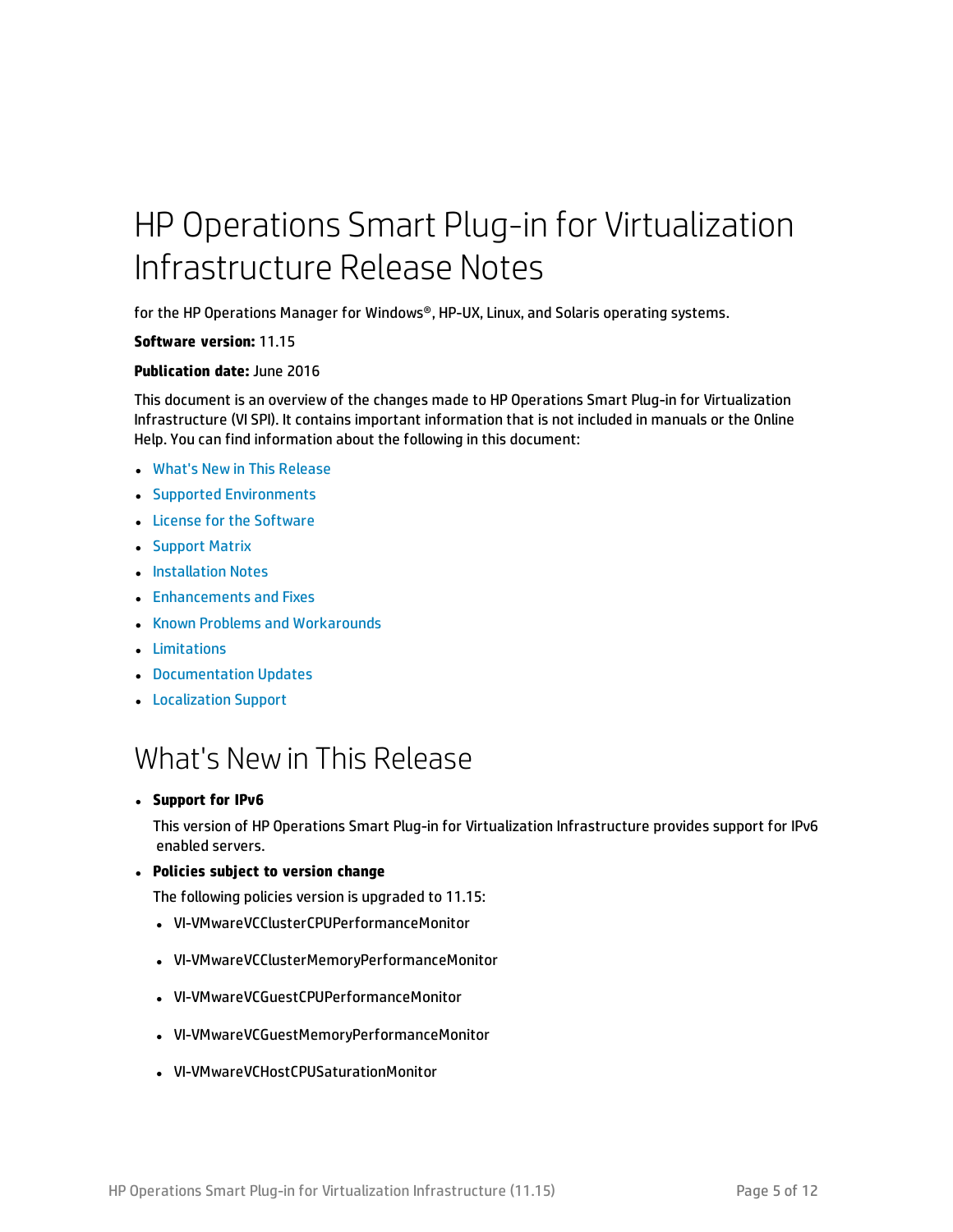- VI-VMwareVCHostCPUUtilMonitor
- VI-VMwareVCHostMemUtilMonitor
- <sup>l</sup> VI-VMwareVCRespoolCPUUtilMonitor
- VI-VMwareVCGuestLatencyMonitor
- VI-IBMLPARFrameCPUUtilMonitor
- <sup>l</sup> VI-IBMLPARFrameMemoryUtilMonitor
- VI-VMwareVCEventMonitor
- VI-VMWareStateMonitor
- <sup>l</sup> VI-VMwareTotalVMMemoryUtilMonitor
- VI-VMwareVMMemoryUtilMonitor
- <sup>l</sup> VI-LinuxVirtHostMemoryUtilMonitor
- <sup>l</sup> VI-IBMLPARFrameCPUUtilMonitor-AT
- VI-VMwareHostsCPUUtilMonitor
- <sup>l</sup> VI-VMwareVCDatastoreSpaceUtilizationMonitor
- VI-LinuxVirtStateMonitor
- VI-LinuxVirtGuestCPUUtilMonitor
- VI-VMWareVCGuestStateMonitor
- VI-VMFSReadLatencyMonitor
- VI-VMFSWriteLatencyMonitor
- VI-VMwareDiskErrorMonitor
- VI-VMwareDiskThroughputMonitor
- <sup>l</sup> VI-VMwareVMFSUtilizationMonitor
- <sup>l</sup> **Deprecation of Data Collector Policy for IBM HMC**

HP Software announces deprecation of Data Collector Policy for IBM HMC of HP Operations Smart Plug-in for Virtualization Infrastructure, version 11.13. HP Software will continue to support defect fixes till the obsolescence of product component is announced. No further enhancement to Data Collector Policy for IBM HMC will be done.

<sup>l</sup> **Defect fixes**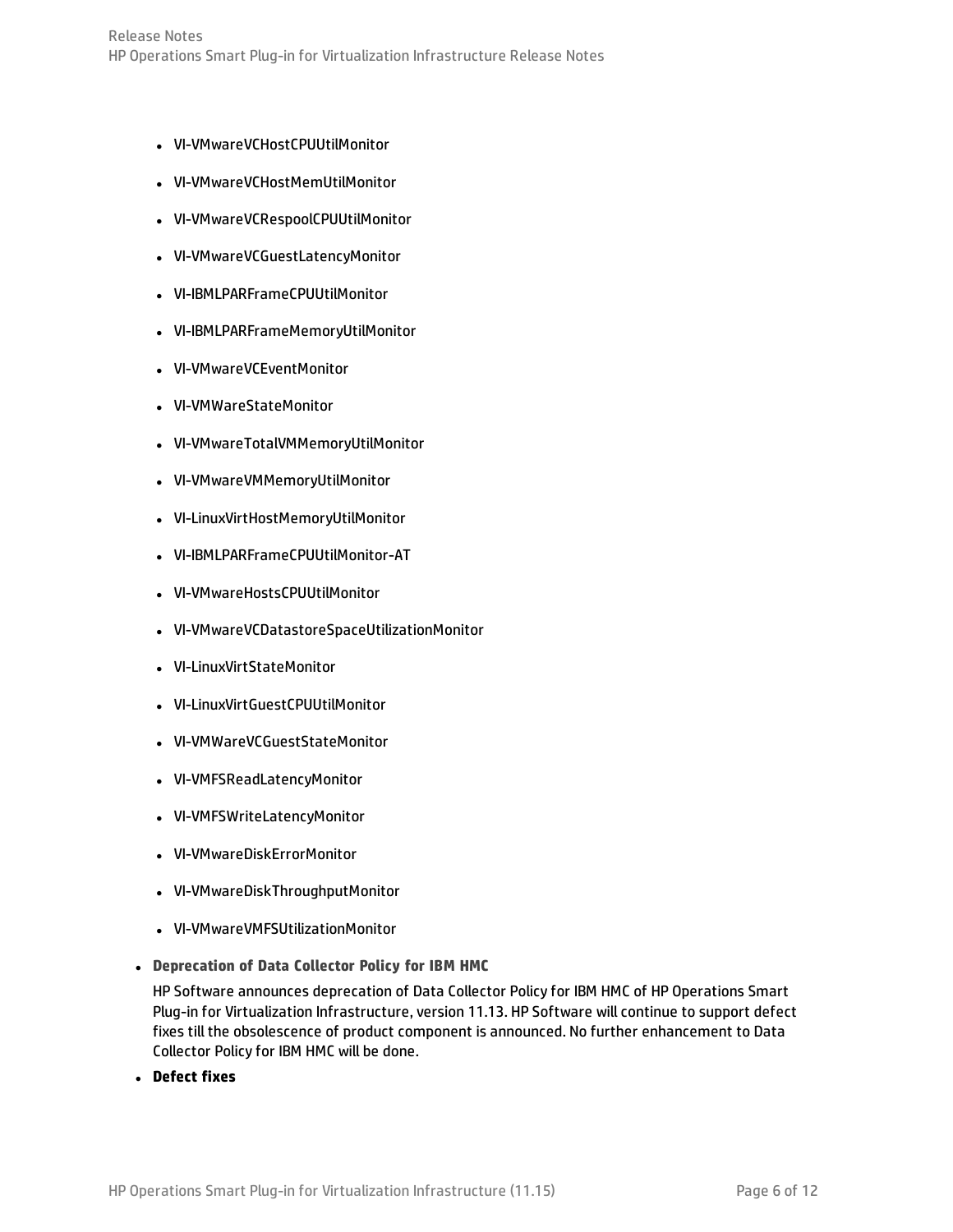This patch release contains enhancements and defect fixes. For more information, see the *Infrastructure SPI 11.15 patch text*.

<span id="page-6-0"></span>For information about customer-related enhancements and software fixes, see [Enhancements](#page-8-1) and [Fixes](#page-8-1).

## Supported Environments

Before installing the VI SPI, make sure that your system meets the following minimum requirements for HP Operations Manager (HPOM) management server and managed nodes.

For information about the supported operating system architectures, release versions, and for recent updates, go to the support matrix URL:

HP [Software](https://softwaresupport.hp.com/group/softwaresupport/search-result/-/facetsearch/document/KM323488) Support Matrix

#### **Management Server Requirements**

The Infrastructure SPI is supported on HPOM for Windows, HP-UX, Linux, and Solaris operating systems. The following table lists the HPOM requirements and the HP Software products you must install on the management server. The patches mentioned are the minimum applicable level. Always apply the latest available patches.

| <b>Product Name</b>                        | <b>Operating</b><br>system | <b>Versions</b><br><b>Supported</b> | <b>Patch/Hot fix</b> |
|--------------------------------------------|----------------------------|-------------------------------------|----------------------|
| <b>HP Operations Manager</b>               | <b>Windows</b>             | 9.00                                | 0MW_00178            |
|                                            |                            | 8.16                                | 0MW_00177            |
|                                            | HP-UX                      | 9.10                                | PHSS_43465           |
|                                            |                            | 09.21.120                           | OMHPUX_<br>00020     |
|                                            | Linux                      | 9.10                                | 0ML_000057           |
|                                            |                            | 09.21.120                           | 0ML_00098            |
|                                            | <b>Solaris</b>             | 9.10                                | IT0S0L_00789         |
|                                            |                            | 09.21.120                           | IT0S0L_00818         |
| HP Performance Manager (to view<br>graphs) | Windows                    | 9.00                                | HPPM9W_<br>00002     |
|                                            | HP-UX                      | 9.00                                | PHSS_42753           |
|                                            | <b>Solaris</b>             | 9.00                                | HPPM9S_00002         |
|                                            | Linux                      | 9.00                                | HPPM9L_00002         |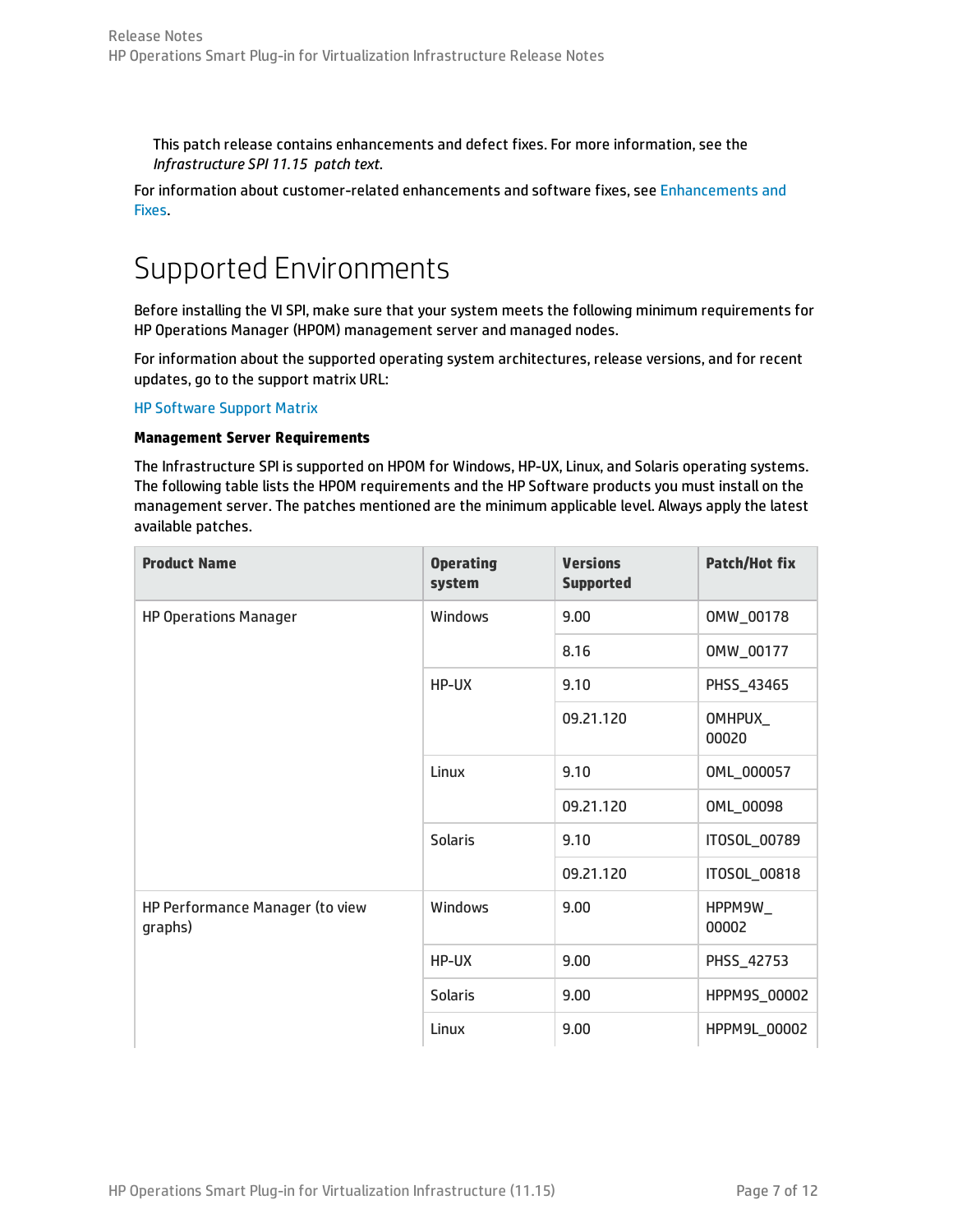| <b>Product Name</b>           | <b>Operating</b><br>system | <b>Versions</b><br><b>Supported</b> | <b>Patch/Hot fix</b> |
|-------------------------------|----------------------------|-------------------------------------|----------------------|
| HP Reporter (to view reports) | Windows - 64 bit           | 4.00                                | -                    |
|                               | Windows - 32 bit           | 3.90                                | -                    |
|                               |                            | 3.80                                | -                    |

#### **\* Contact HP Support to obtain the hotfix**

#### **Supported Agent Versions on Managed Nodes**

The Infrastructure SPIs provide support to nodes running Windows, AIX, Linux, HP-UX, or Solaris operating systems. The following table lists the agent version that you must deploy on the managed nodes.

| <b>Product Name</b>        | <b>Version supported</b> |
|----------------------------|--------------------------|
| <b>HP Operations Agent</b> | 11.15                    |

#### **Supported Virtualization Vendors/Technologies**

- VMware vMA, ESX/ESXi servers, and vCenter
- IBM AIX LPARs and WPARs
- Oracle Solaris Zones
- Microsoft HyperV
- HP Integrity Virtual Machines (HPVM)
- Kernel-based Virtual Machines (KVM) and Xen

<span id="page-7-0"></span>For supported version and architecture related information, visit the support matrix URL: HP [Software](http://support.openview.hp.com/selfsolve/document/KM323488) [Support](http://support.openview.hp.com/selfsolve/document/KM323488) Matrix

## License for the Software

No separate license is required for the VI SPI. It is included with the purchase of HP Operations Agent Software LTUs (License to Use). Separate LTUs for SI SPI, CI SPI, and VI SPI are included with each HP Software Operations Agent LTU.

### <span id="page-7-1"></span>Support Matrix

You can find the Support Matrix for this product that lists all software and hardware requirements at this location: HP Support [matrices.](http://h20230.www2.hp.com/sc/support_matrices.jsp)

**Note:** Most of the support areas require that you register as an HP Passport user and sign in. Many also require an active support contract. To find more information about support access levels, go to [Access](http://support.openview.hp.com/access_level.jsp) [levels](http://support.openview.hp.com/access_level.jsp).

To register for an HP Passport ID, go to HP Passport [Registration](http://h20229.www2.hp.com/passport-registration.html).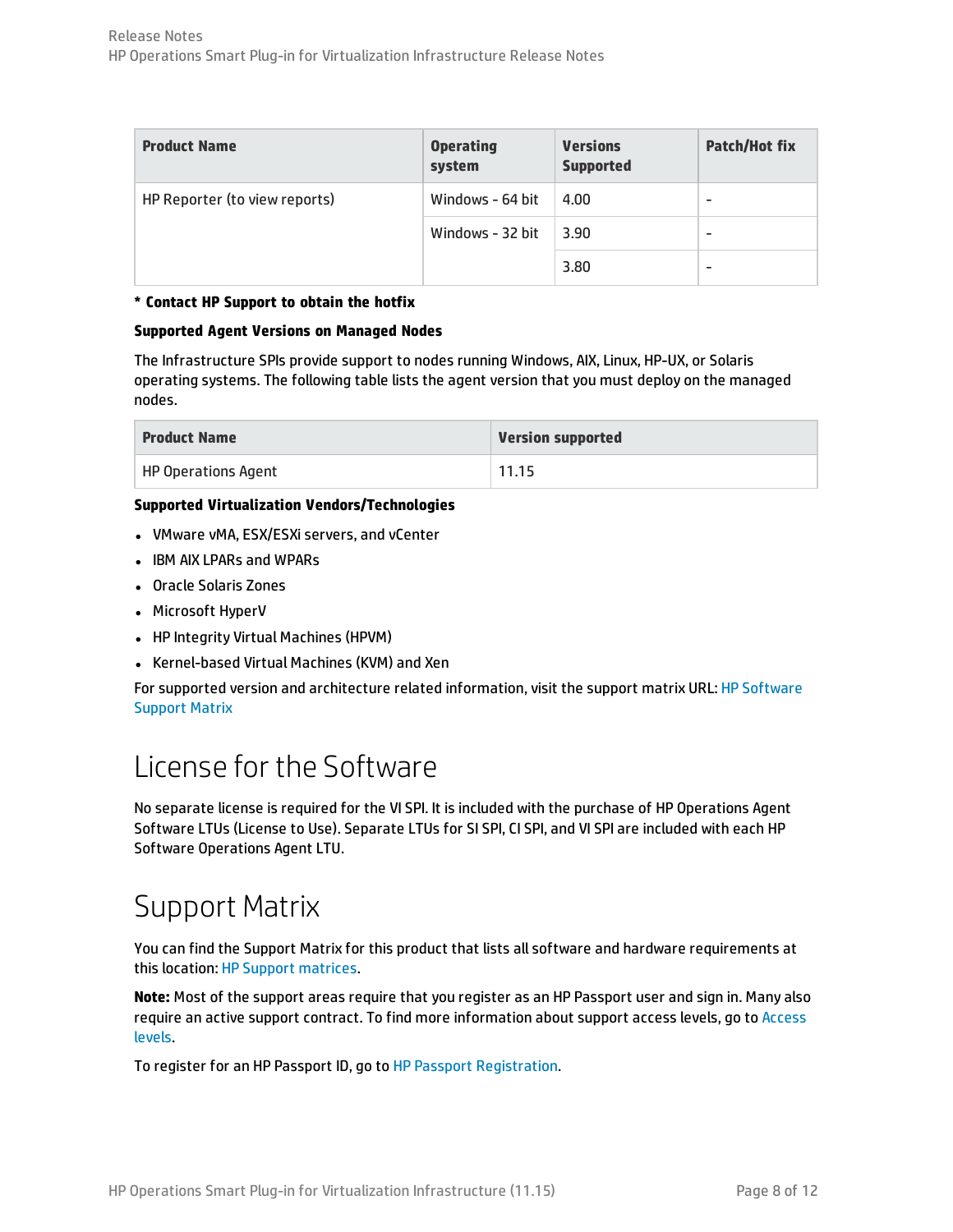### <span id="page-8-0"></span>Installation Notes

<span id="page-8-1"></span>Installation requirements, as well as instructions for installing the VI SPI are documented in the *HP Operations Agent and Smart Plug-ins for Infrastructure Installation Guide.*

### Enhancements and Fixes

The following CRs (identified by reference number) are fixed in the current software release. You can view details about the CR using the reference number from the HP Software Support Online. You need a HP passport to access this web site. To set up your passport profile, go to: HP [Support](http://h20229.www2.hp.com/passport-registration.html).

- **[QCCR1A163653:](http://support.openview.hp.com/selfsolve/document/FID/DOCUMENTUM_QCCR1A163653)** Document examples of Adaptive Thresholds used in policies. Specifically examples for CPU and memory.
- <sup>l</sup> **QCCR1A185322:** Enhance the Event Monitoring Policy named VI-VMwareVCEventMonitor to turn on the filter only for Incident based monitoring of alarms rather than the default State based monitoring.

### <span id="page-8-2"></span>Known Problems and Workarounds

The reference number for each defect is the Quality Center Change Request (QCCR) number. For more information about open defects, visit HP [Software](http://www.hp.com/managementsoftware/support) Support Online, or contact your HP Support representative directly.

**[QCCR1A151626:](http://support.openview.hp.com/selfsolve/document/FID/DOCUMENTUM_QCCR1A151626)** SI-SystemDiscovery and Quick start policies gets auto-deployed to VA node, which is not supported.

**Workaround:** You can disable auto deployment of policies by following these steps:

- 1. Right-click the node and then click **Properties**.
- 2. In the properties window, click the **Network** tab.
- 3. Under the **Auto Deployment** feature, ensure that the **Enable Auto Deployment** option is not checked.

**[QCCR1A145749:](http://support.openview.hp.com/selfsolve/document/FID/DOCUMENTUM_QCCR1A145749)** KVM & XEN reports are not launched successfully on HPOM for Windows 9.0.

**Workaround:** To resolve the problem, follow these steps:

- 1. Wait for the Discovery and collection to be completed on the node so that the required schema can be created by Reporter.
- 2. To create the missing views, run **newdb** command on all the VI SPI xml files as follows:

C:\Users\Administrator>cmd /C start /d "C:\HPOM\newconfig\packages" /b /wait newdb -xml "C:\HPOM\newconfig\packages\Virtualization\_views.xml

After completion, create reports and show report tasks.

**[QCCR1A162736:](http://support.openview.hp.com/selfsolve/document/FID/DOCUMENTUM_QCCR1A162736)** Auto Action for node group addition on the server gets timed out.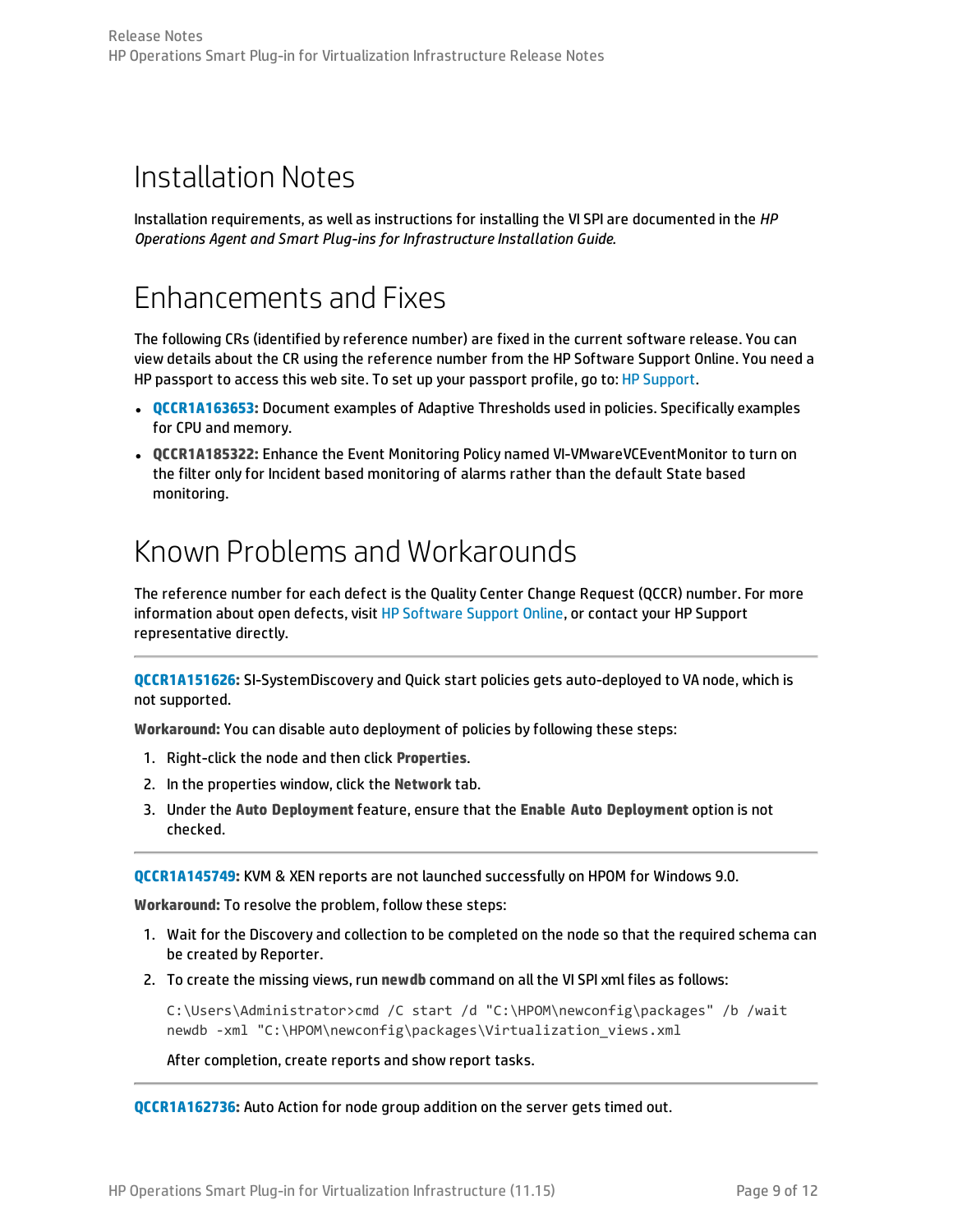#### **Workaround:** Run the following command on the management server:

<span id="page-9-0"></span>ovconfchg -ns eaagt -set OPC\_KILL\_AUTO\_ACTION\_TIMEOUT 1000

### Limitations

• During the uninstallation of Infrastructure SPIs from HPOM for Windows 9.00 management server where HP Performance Manager 9.00 is installed, the following warning appears. You can ignore the warning message.

The package HPSpiInfG 11.11.xxx (HP Software SPI for Infrastructure - Graphs); cannot be uninstalled. Dependent packages : HP Performance Manager.

- VMware vMA node groups get merged into HP Operations agent node group in Virtualization Infrastructure service map after VA discovery. For more information, see [QCCR1A153746](http://support.openview.hp.com/selfsolve/document/FID/DOCUMENTUM_QCCR1A153746)
- <sup>l</sup> Graphs and reports are not available for VMware virtualization monitoring solution using Virtual Appliance (VA).
- <span id="page-9-1"></span>• Some of the nested resource pools may not be discovered due to failure in getting UUID of parent resource pool. For more information, see [QCCR1A162251](http://support.openview.hp.com/selfsolve/document/FID/DOCUMENTUM_QCCR1A162251)

### Documentation Updates

The following documentation is available for VI SPI:

- HP Operations Agent and Smart Plug-in for Infrastructure Installation Guide
- Concepts Guide
- User Guide

The first page of this document identifies the:

- Version number for the software.
- Software release date.

To check for recent updates or to verify that you are using the most recent edition, visit the [HP](http://h20230.www2.hp.com/selfsolve/manuals) [Software](http://h20230.www2.hp.com/selfsolve/manuals) Product Manuals web site.

To retrieve a document, select the:

- 1. **Product** name.
- 2. **Version** list.
- 3. **Operating System**.
- 4. Preferred **Language**.
- 5. Document title.
- 6. Click **Open** or **Download**.

You must have Adobe® Reader installed to view files in PDF format (\*.pdf). To download Adobe Reader, go to the [Adobe](http://www.adobe.com/) web site.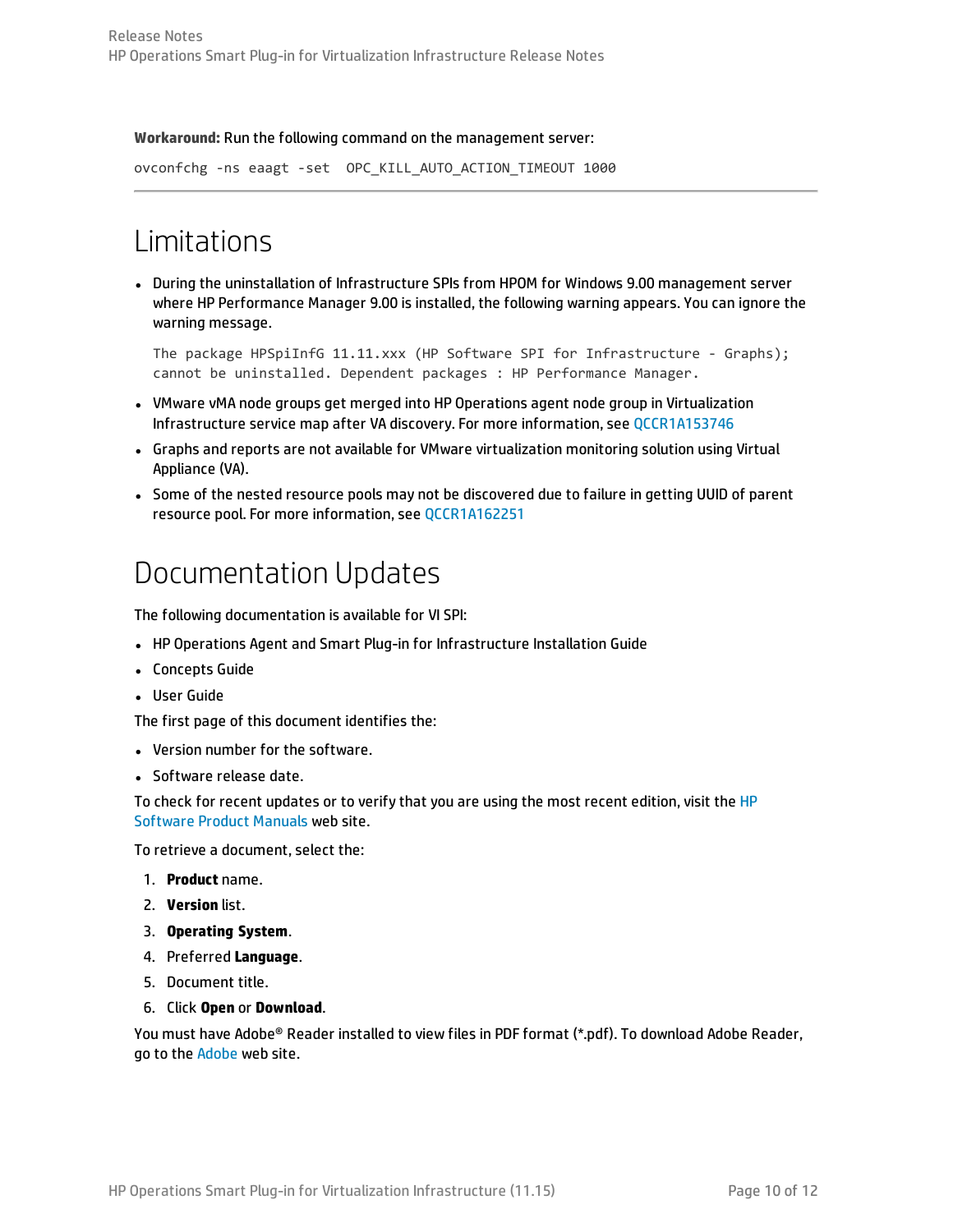## <span id="page-10-0"></span>Localization Support

HP supplies localized software and documentation in English.